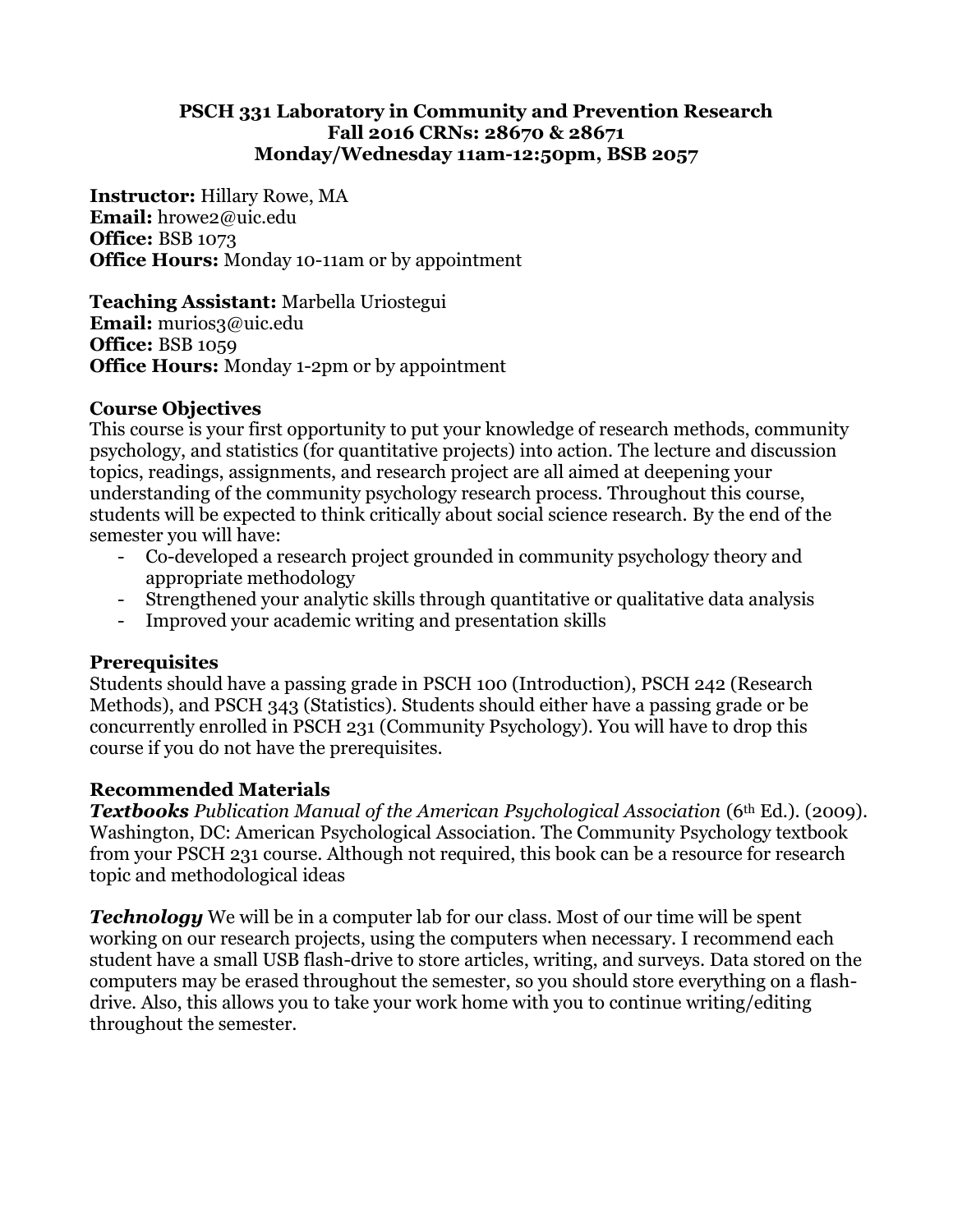#### **Course Overview**

The first weeks of this class will be dedicated to refreshing your community psychology and research methodology knowledge. These will be lectures with the PowerPoint slides posted on Blackboard after class. After the first few weeks, little time will be spent on traditional lectures. This is a lab course, and as such you will be expected to use your time in class to work in groups on developing your research projects, analyzing results, and writing your final manuscript. We are in a computer lab to make this easier.

Readings may be assigned throughout the course to address new information you need (e.g., data analysis, writing help). Readings will be posted on Blackboard; they will cover important areas relevant to how this course will progress. For example, there will be some introductory readings to refresh our knowledge of what community psychology is about and inform your approach to your research projects, and introductory readings to research methodology and analysis when necessary. You are expected to complete the readings prior to class and be ready to discuss them. I find it useful to print out articles and taken notes on them.

## **Writing**

Writing is always a work in progress. I challenge all students to move past the idea that writing under pressure is an effective writing strategy. We will dedicate several class periods to writing and editing because writing a little each day helps us think through our ideas and editing increasing the likelihood that our audience understands our ideas.

All students are encouraged to use the UIC writing center throughout the semester (http://writingcenter.uic.edu/). It is best to make appointments early and often because the center gets increasingly busy as the semester ends.

Each paper assignment (drafts and final products) you turn in must be in APA style. At the most basic level this means 12pt Times New Roman font, 1inch margins, and double-spaced type. We will have a lecture on APA style and general writing tips.

## **Grade Breakdown**

Attendance: 5% Participation: 10% Literature review and research question proposal draft: 10% Data collection, instrument development, and analysis proposal draft: 10% Proposal presentation: 10% Results and discussion draft: 10% Final complete APA-style manuscript: 30% Final group presentation: 15%

Grading will be according to a 100-percentage scale:  $90 - 100\% = A$ ;  $80 - 89\% = B$ ;  $70 - 79\%$  $= C$ ; 60 – 69% = D; below 60% = Failure. (Normal mathematical rounding rules apply: e.g., 89.4 = 89; 89.5 = 90). I highly value learning through multiple drafts and receiving feedback, therefore, I will take writing improvement into consideration when calculating final grades.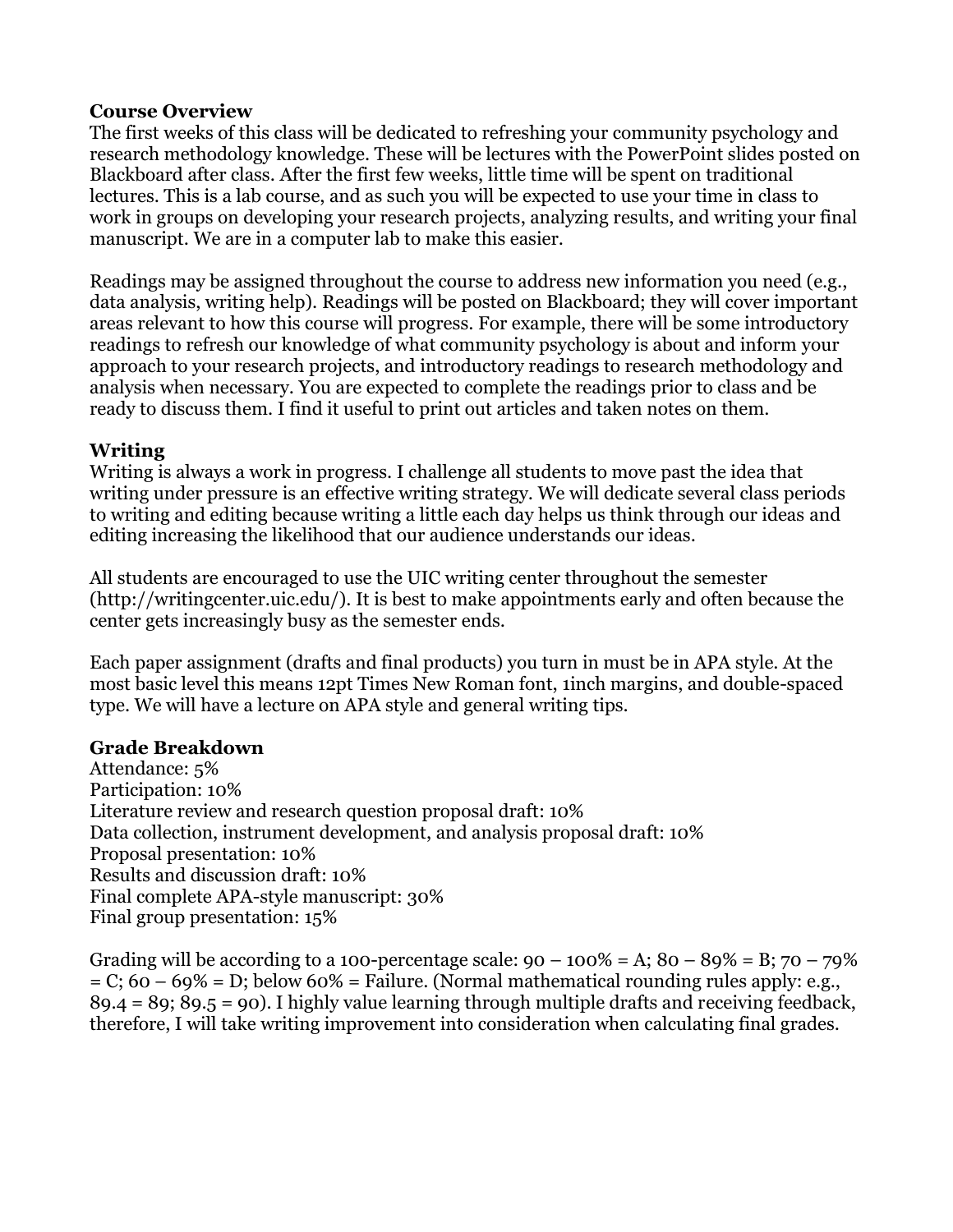## **General Course Information**

*Classroom Etiquette* In this course we will be opening discussing research and ideas, although we may not always agree, I ask that we all are respectful of others' ideas and opinions. Being respectful also means not using cell phones during class, and using the lab computers only for course-related work (e.g., not for email or Facebook) during work time and not during lectures or discussions.

*Campus Policy on Observance of Religious Holidays* Students who wish to observe their religious holidays shall notify the faculty member **by the tenth day of the semester** of the date when they will be absent unless the religious holiday is observed on or before the tenth day of the semester. In such cases, the student shall notify the faculty member at least five days in advance of the date when he/she will be absent. The faculty member shall make every reasonable effort to honor the request so that the student is not penalized for missing the class.

*Plagiarism/Academic Integrity* Any form of academic dishonesty will not be tolerated. Examples of academic dishonesty include submitting non-original work, cheating, facilitating academic dishonesty, and grade tampering. Students who commit academic dishonesty in this course will be subject to various disciplinary actions including a failing grade on the particular assignment, failure of the entire course, and possible expulsion from the University. For more information about the violation of UIC Standards of Conduct and its consequences, please see http://www.uic.edu/depts/dos/conductforstudents.shtml.

Plagiarism is defined as the use (or submission) of another's ideas, thoughts, or writing, without proper acknowledgment. If you are ever unsure about what constitutes plagiarism, attend office hours and ask for guidance. When you are composing your own research paper, be sure to use your own words to describe the gist of other studies or of other author's explanations. Make sure that you discuss other papers in a way that supports the point you are making in your own paper. This is one good way to avoid plagiarism. It is rare that you should need exact quotes while writing research papers, except for when you are describing exact instructions that were given in previous experiments. You should be summarizing the main points from other articles in your own words. Under these circumstances, you should not be using quotation marks, but you will still include a reference to the original source using APA style citations.

You may discuss our readings, experiments, and findings with other students in the course. But, be sure to write your own assignments. They must represent your own original work. **Do not copy or use another person's work as a basis for your own.**  For more information about violating academic integrity and its consequences, consult the website of the UIC Office of the Dean of Students at [http://www.uic.edu/depts/dos/studentconduct.html.](http://www.uic.edu/depts/dos/studentconduct.html)

*Students with Disabilities* UIC strives to ensure the accessibility of programs, classes, and services to students with disabilities. Reasonable accommodations can be arranged for students with various types of documented disabilities. If you have questions or need help in obtaining access and accommodations, the *Office of Disability Services (ODS)* is available to assist students and work with me as instructor. Please contact at 312-413-2103 (voice) or 312- 413-0123 (TTY).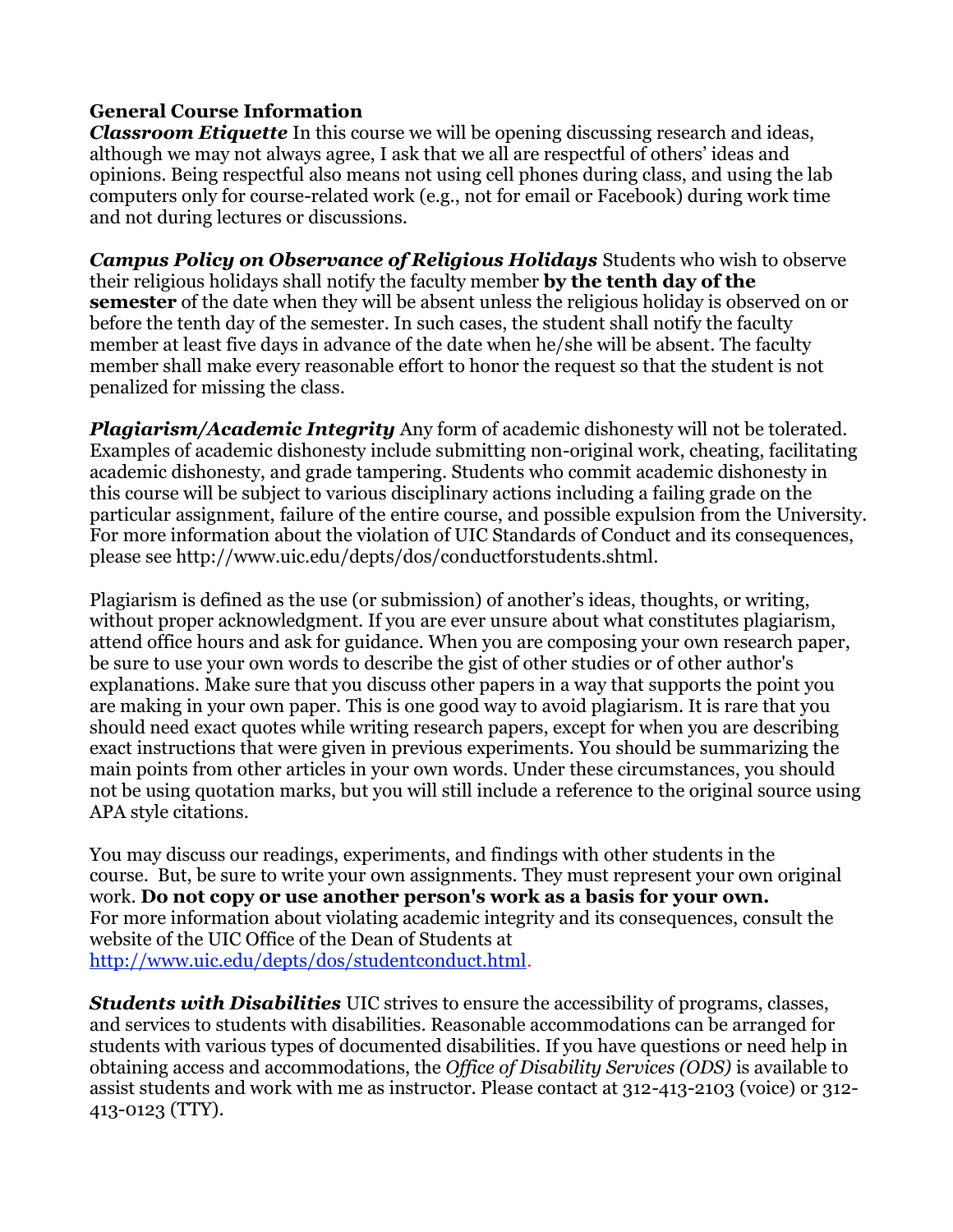**Tentative Course Schedule**

| Week           | Date  | <b>Topic</b>                                                                                            |
|----------------|-------|---------------------------------------------------------------------------------------------------------|
| $\mathbf{1}$   | 8/22  | Introduction<br>Lecture & Discussion: CP Values                                                         |
|                | 8/24  | Lecture & Discussion: CP Ecology<br>Submit topic preference list                                        |
| $\overline{2}$ | 8/29  | Lecture & Discussion: CP Methodology<br>Work: Meet with research group                                  |
|                | 8/31  | Lecture & Discussion: Literature Searching<br>Work: Lit search                                          |
| 3              | 9/5   | <b>Labor Day--No Class</b>                                                                              |
|                | 9/7   | Lecture & Discussion: APA style and general writing<br>Work: Lit search                                 |
| $\overline{4}$ | 9/12  | Lecture & Discussion: Research ethics<br>Work: Lit search and writing                                   |
|                | 9/14  | Work: Literature search and writing                                                                     |
| 5              | 9/19  | Lecture & Discussion: Instrument development<br>Work: Plan methods with group<br>Introduction draft due |
|                | 9/21  | Work: Instrument and consent form development                                                           |
| 6              | 9/26  | Work: Instrument and consent form development,<br>methods section writing                               |
|                | 9/28  | Lecture & Discussion: Data management<br>Work: Methods writing                                          |
| 7              | 10/3  | Work: Proposal presentation writing<br><b>Methods draft due</b>                                         |
|                | 10/5  | Work: Proposal presentation writing                                                                     |
| 8              | 10/10 | Work: Proposal presentation writing and practice                                                        |
|                | 10/12 | <b>Group research proposal presentations</b>                                                            |
| 9              | 10/17 | Lecture: Quantitative Analysis<br>Work: Data collection practice                                        |
|                | 10/19 | Lecture: Qualitative Analysis<br>Outside work: Data collection                                          |
| 10             | 10/24 | Work: Data entry and management<br><b>Outside work: Data collection</b>                                 |
|                | 10/26 | Work: Analysis and writing                                                                              |
| 11             | 10/31 | Work: Analysis and writing                                                                              |
|                | 11/2  | Work: Analysis and writing                                                                              |